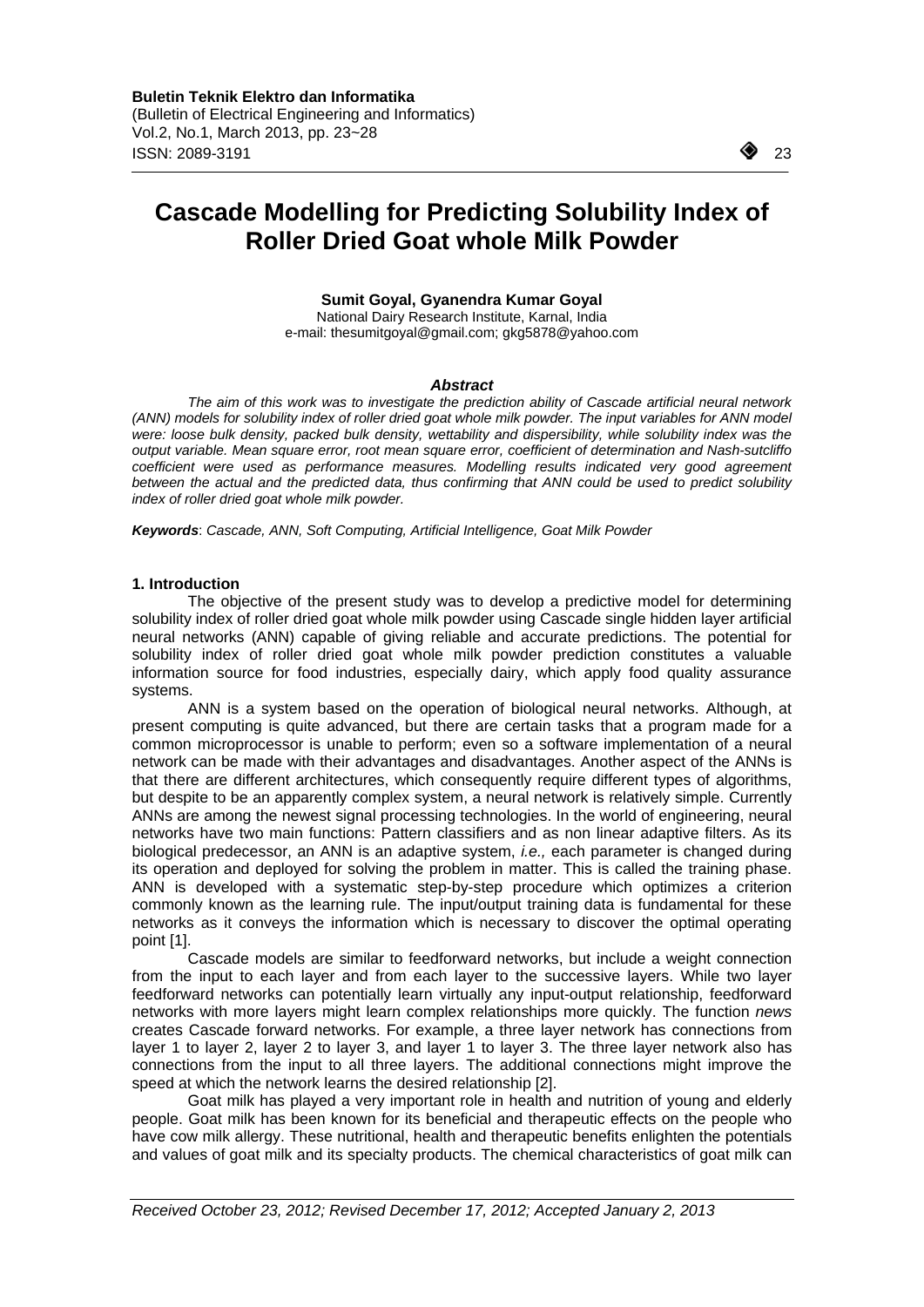be used to manufacture a wide variety of products, including fluid beverage products (low fat, fortified, or flavoured) and UHT (ultra high temperature) milk; fermented products such as cheese, buttermilk or yogurt; frozen products such as ice cream or frozen yogurt; butter, condensed/dried products, sweets and candies. In addition, other specialty products such as hair, skin care and cosmetic products made from goat milk have recently gained further attention. Nevertheless, high quality products can only be produced from good quality goat milk. The quality milk should have the potential to tolerate technological treatment and be transformed into a product that satisfies the expectations of consumers in terms of nutritional, hygienic and sensory attributes. Taste is the main criteria used by consumers to make decisions to purchase and consume goat milk and its products. Although it may not be important in certain parts of the world, the contribution of goat milk to the economic and nutritional well being of humanity is undeniable in many developing countries, especially in the Mediterranean, Middle East, Eastern Europe and South American countries [3].

## **2. Review of literature**

ANN modelling has been implemented for various dairy products and milk based sterilized drinks:

#### **2.1 Cakes**

Cascade Neural Network (CNN) and Probabilistic Neural Network (PNN) models were developed for shelf life determination of cakes. Input variables were moisture, titratable acidity, free fatty acids, peroxide value, and tyrosine; while overall acceptability sensory score was the output variable. Mean Square Error (MSE), Root Mean Square Error (RMSE), Coefficient of determination ( $R^2$ ) and Nash-Sutcliffo Coefficient ( $E^2$ ) were used with the aim to compare the prediction performance of the developed models. The best results of all the models were compared with each other, and it was observed that CNN model with single hidden layer having twenty five neurons was better for shelf life determination of cakes [4].

#### **2.2 Soft cakes**

Elman and self organizing simulated neural network models for predicting the shelf life of soft cakes were proposed. In this study, the experimental data of soft cakes relating to moisture, titratable acidity, free fatty acids, tyrosine, and peroxide value were taken as input variables; and the overall acceptability sensory score was output variable. Neurons in each hidden layers varied from 1 to 30. The network was trained with single as well as double hidden layers with 1500 epochs, and transfer function for hidden layer was *tangent sigmoid*; while for the output layer, it was *pure linear* function. The experiments revealed that the developed neural network models predicted the shelf life of soft cakes exceedingly well [5].

#### **2.3 Kalakand**

Cascade ANN models were developed and compared with each other for predicting the shelf life of Kalakand, which is desiccated milk based sweetmeat [6]. The network was trained with 100 epochs and number of neurons in single and double hidden layers varied from 1 to 30. Cascade models with single hidden layer having four neurons gave the best outcome (MSE 0.000592818; RMSE:  $0.024347850$ ; R<sup>2</sup>: 0.992884381). Cascade models with two hidden layers having twenty neurons in the first layer and twenty neurons in the second layer gave best fit (MSE  $0.000988770$ ; RMSE:  $0.03144471$ ; R<sup>2</sup>: 0.988125331) for predicting the shelf life of  $\overline{k}$ alakand stored at 6 $\overline{C}$ .

#### **2.4 Instant coffee drink**

For forecasting the shelf life of instant coffee drink, radial basis artificial neural engineering and multiple linear regression models were suggested. Colour and appearance, flavour, viscosity and sediment were taken as input variables; while overall acceptability sensory score was taken as output variable. The investigation revealed that multiple linear regression model was superior over radial basis model for predicting the shelf life of instant coffee drink [7].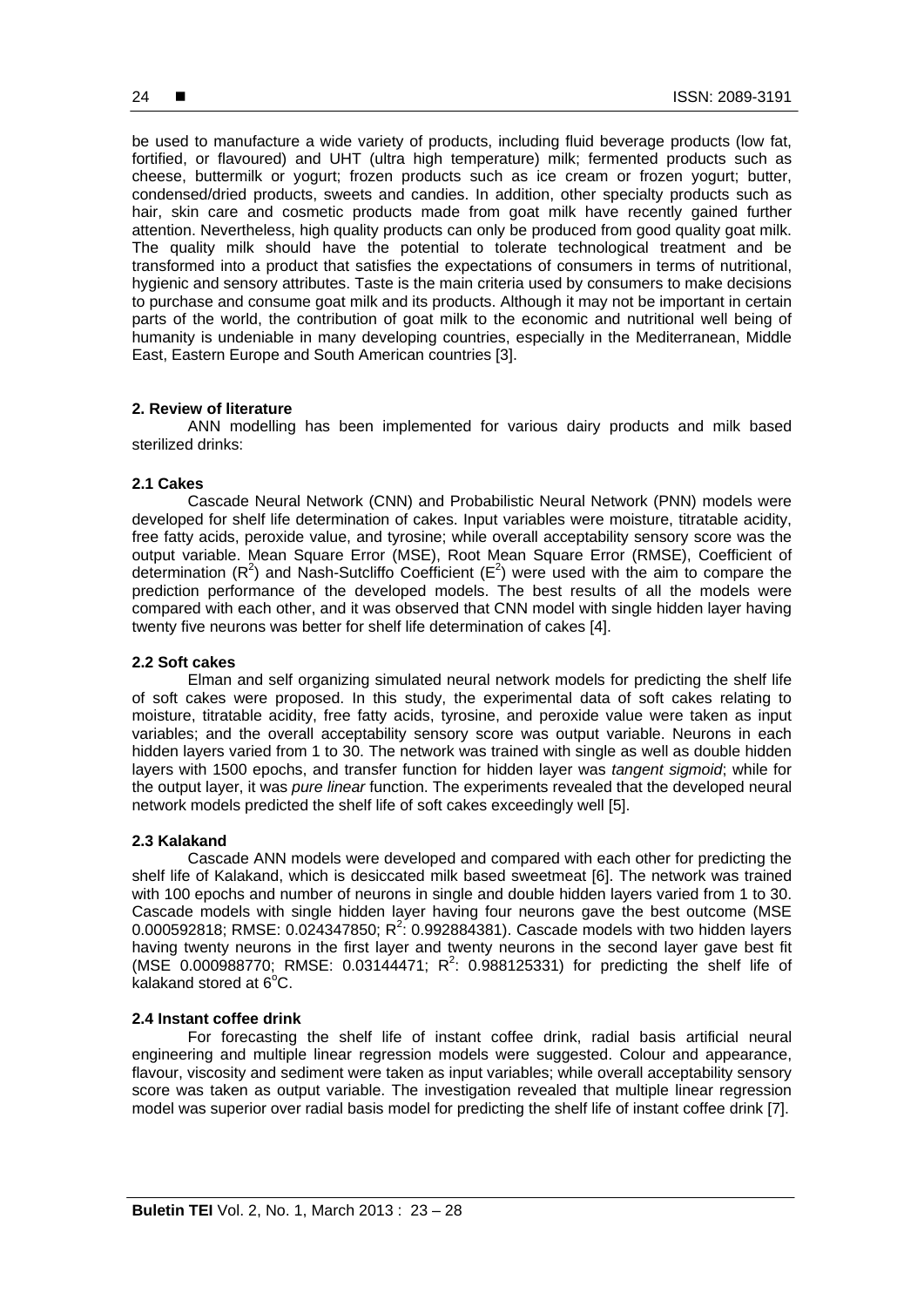## **2.5 Instant coffee flavoured sterilized drink**

Cascade forward and feedforward backpropagation artificial intelligence models for prediction of sensory quality of instant coffee flavoured sterilized drink were developed [8]. The comparison of the two neural network models showed that the feedforward backpropagation model is better than Cascade forward artificial intelligence model for predicting the sensory quality of instant coffee flavoured sterilized drink. Elman and generalized regression artificial intelligence models for detecting the shelf life of instant coffee flavoured sterilized drink have been reported [9].

## **2.6 Milky white dessert jeweled with pistachio**

ANNs for predicting the shelf life of milky white dessert jeweled with pistachio were applied [10]. Linear layer (train) and generalized regression models were developed and compared with each other. Neurons in each hidden layers varied from 1 to 30. Data samples were divided into two disjoint subsets, *i.e.,* 80% of data samples were used for training the network, and remaining 20% for validating the developed models. Mean square error, root mean square error, coefficient of determination and Nash-sutcliffo coefficient were included in the study for comparing the prediction performance of the developed models. The study revealed that ANNs are effective tool for determining the shelf life of milky white dessert jeweled with pistachios.

## **2.7 Brown milk cakes**

The shelf life of brown milk cakes decorated with almonds was determined by ANN based radial basis (exact fit) and radial basis (fewer neurons) models. The developed models were compared with each other. Both the developed models predicted the shelf life of the product exceedingly well [11]. Comparison of the developed models gave very interesting observation, *i.e.,* output results were the same when numerous experiments were conducted after having taken the same spread constant in both the models, suggesting that both the developed ANN computing models are convenient, less time consuming and powerful alternative tool to laboratory's experimental expensive and long time taking shelf life testing method for predicting the shelf life.

## **2.8 Soft mouth melting milk cakes**

The time-delay and linear layer (design) intelligent computing expert system models were suggested for predicting the shelf life of soft mouth melting milk cakes stored at  $6^{\circ}$ C. The outcome of the study revealed that intelligent computing expert system models are efficient in predicting the shelf life of the product [12].

## **2.9 Post-harvest roasted coffee sterilized milk drink**

Artificial intelligence neural network Elman model was proposed for predicting the shelf life of roasted coffee sterilized cow milk drink stored at 30°C. To compare prediction potential Radial Basis model was also developed. The final results of both the models were compared with each other. The Elman model with single hidden layer having eighteen neurons gave the best fit (MSE: 9.97756E-07, RMSE: 0.000998877, R<sup>2:</sup> 0.999990022, E<sup>2:</sup> 0.999996211), followed by Elman model with two hidden layers having seven neurons in the first layer and 5 neurons in the second layer ( MSE: 8.48661E-06 , RMSE : 0.002913179,  $R^2$  : 0.999915134,  $E^2$  : 0.999999923); and Radial Basis model with spread constant as 100 (MSE : 4.1554E-05 , RMSE: 0.006446238, R<sup>2</sup>: 0.99958446, E<sup>2</sup>: 0.999951677). From the study it was concluded that artificial intelligence models are quite effective in predicting the shelf life of roasted coffee sterilized drink [13].

## **2.10 Milk**

Sanzogni and Kerr [14] forecasted the accuracy of milk production on dairy farms using a *FFANN* (feedforward ANN) with polynomial post-processing. Historical milk production data was used to derive models that are able to predict milk production from farm inputs, using a standard *FFANN*, a *FFANN* with polynomial post-processing and multiple linear regressions. Forecasts obtained from the models were then compared with each other. Within the scope of the available data, it was found that the standard *FFANN* did not improve on the multiple regression technique, but the *FFANN* with polynomial post processing did.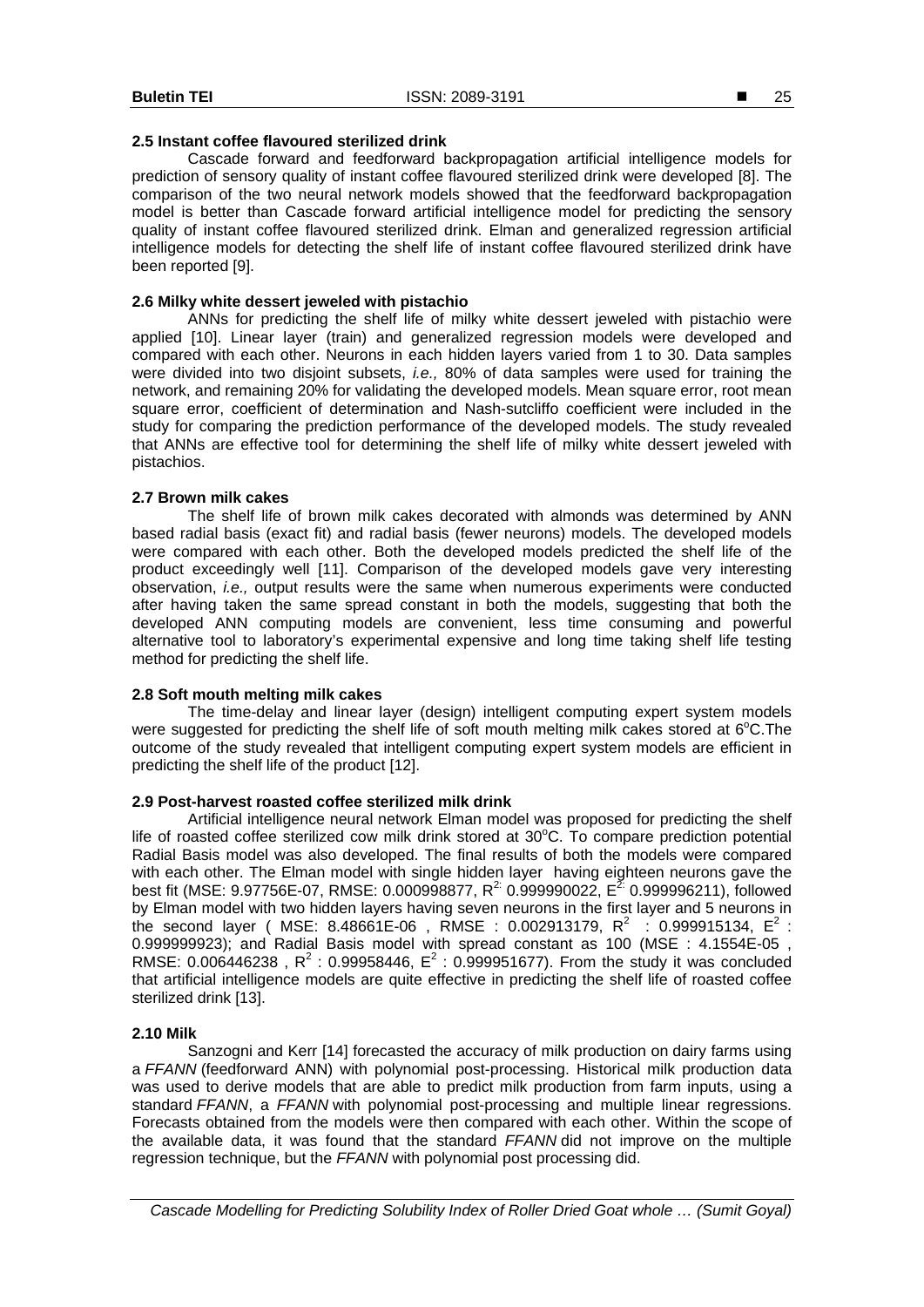The scanning of published literature reveals that though ANNs have been applied for other dairy products, *viz.,* processed cheese, burfi and roasted coffee flavoured sterilized drink, but no research has been carried out using Cascade modelling for predicting the solubility index of roller dried goat whole milk powder

#### **3. Method and material**

For determining the solubility index of roller dried goat whole milk powder, ANN models were designed by using input parameters, *viz.*, loose bulk density, packed bulk density, wettability and dispersibility, while solubility index was the output (Figure 1).





$$
MSE = \left[ \sum_{1}^{N} \left( \frac{Q_{\exp} - Q_{cal}}{n} \right)^2 \right]
$$
  

$$
MSE = \left[ \frac{\left( \sum_{\exp} \left( Q_{\exp} - Q_{cal} \right)^2 \right)}{\left( \sum_{\exp} \left( Q_{\exp} - Q_{cal} \right)^2 \right)} \right]
$$
 (1)

$$
RMSE = \sqrt{\frac{1}{n} \left[ \sum_{1}^{N} \left( \frac{Q_{\exp} - Q_{cal}}{Q_{\exp}} \right)^2 \right]}
$$
\n
$$
\sqrt{\frac{N}{n} \left( Q_{\exp} - Q_{cal} \right)^2}
$$
\n(2)

$$
R^{2} = 1 - \left[ \sum_{1}^{N} \left( \frac{Q_{\exp} - Q_{cal}}{Q_{\exp}} \right)^{2} \right]
$$
\n
$$
\left[ N \left( Q - Q \right)^{2} \right]
$$
\n(3)

$$
E^{2} = 1 - \left[ \sum_{1}^{N} \left( \frac{Q_{\exp} - Q_{cal}}{Q_{\exp} - Q_{\exp}} \right)^{2} \right]
$$
\n(4)

Where,

 $Q_{\text{exp}}$  = Observed value;

 $Q_{cal}$  = Predicted value;

 $\overline{Q}_{\text{exp}}$  =Mean predicted value;

 $n =$  Number of observations in dataset.

26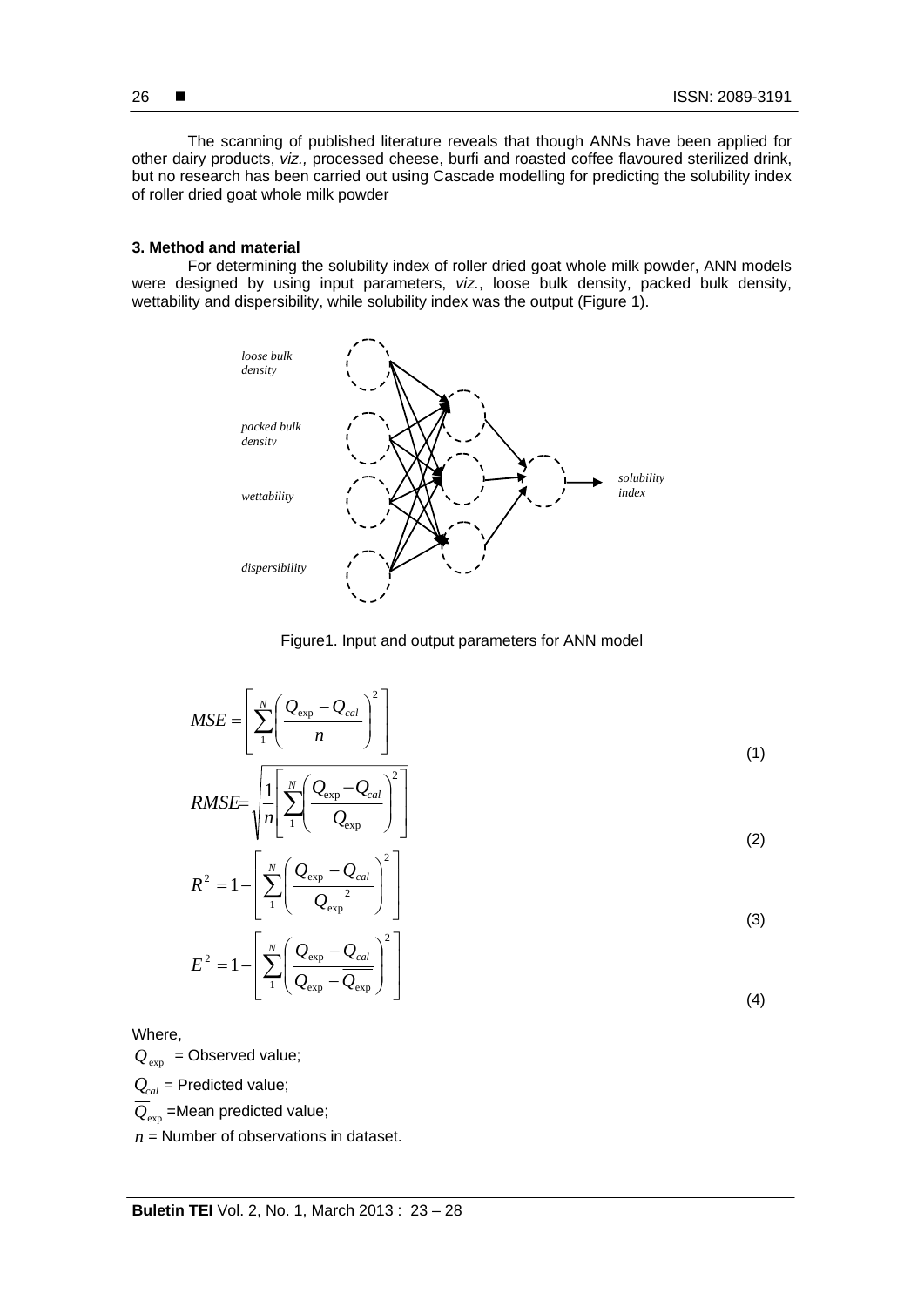MSE (1), RMSE (2),  $R^2$  (3) and  $E^2$  (4) were applied as prediction performance measures. The Neural Network Toolbox under MATLAB software was used for the development of ANN models.

## **4. Results and analysis**

Cascade model's performance matrices are presented in Table 1.

| Table 1. Performance of Cascade single hidden layer model |             |             |             |                |
|-----------------------------------------------------------|-------------|-------------|-------------|----------------|
| <b>Neurons</b>                                            | MSE         | <b>RMSF</b> | D∸          | Ε <sup>Ζ</sup> |
|                                                           | 0.001876802 | 0.043322075 | 0.956677925 | 0.998123198    |

Fernandez *et al.* [15] studied the weekly milk production in goat flocks and clustering of goat flocks by using self organizing maps for prediction, establishing the effectiveness of ANN modelling in animal science applications. Sutrisno *et al.* [16] applied ANN models with back propagation algorithm for predicting the mangosteen quality during storage at the most appropriate pre-storage conditions which performed the longest storage period. In their experimental  $R^2$  was found close to 1 (more than 0.99) for each parameter, indicating that the model was good to memorize data Our ANN models indicated similar trend. Combination of  $4\rightarrow$ 7 $\rightarrow$ 1 topology (MSE: 0.001876802; RMSE: 0.043322075; R<sup>2</sup>: 0.956677925; E<sup>2</sup>: 0.998123198) gave the best fit (Table 1). The developed methodology for predicting the solubility index of roller dried goat whole milk powder is reliable, simple, and rapid, indicating that the use of ANN models is a better option than laboratory testing method, which is expensive, cumbersome and time consuming procedure [17-21].

## **5. Conclusion**

This study proposed a Cascade single hidden layer artificial neural network model for predicting the solubility index of roller dried goat whole milk powder. The modelling results showed excellent results with high coefficient of determination (0.956677925) and Nash-sutcliffo coefficient (0.998123198). From the study it is concluded that the developed Cascade single hidden layer model can be advantageously used for the purpose.

#### **References**

- [1] Learn artificial neural networks Website:http://www.learnartificialneuralnetworks.com/ (accessed on 1.1.2011)
- [2] H.Demuth, M. Beale and M. Hagan (2009) 'Neural Network Toolbox User's Guide', The MathWorks, Inc., Natrick, USA.
- [3] A.C. Ribeiro and S.D.A. Ribeiro (2010) 'Specialty products made from goat milk. Small Ruminant Research, vol.89, 225–233.
- [4] Sumit Goyal and G.K. Goyal (2011) 'Brain based artificial neural network scientific computing models for shelf life prediction of cakes', Canadian Journal on Artificial Intelligence, Machine Learning and Pattern Recognition, vol.2(6), pp.73-77.
- [5] Sumit Goyal and G.K. Goyal (2011) 'Simulated neural network intelligent computing models for predicting shelf life of soft cakes. Global Journal of Computer Science and Technology', vol.11(14), version 1.0, pp.29-33.
- [6] Sumit Goyal and G.K. Goyal (2011) 'Advanced computing research on Cascade single and double hidden layers for detecting shelf life of kalakand: An artificial neural network approach', International Journal of Computer Science & Emerging Technologies, vol.2(5), pp. 292-295.
- [7] Sumit Goyal and G.K. Goyal (2011) 'Application of artificial neural engineering and regression models for forecasting shelf life of instant coffee drink', International Journal of Computer Science Issues, vol.8(4), no. 1, pp.320-324.
- [8] Sumit Goyal and G.K. Goyal (2011) 'Cascade and feedforward backpropagation artificial neural networks models for prediction of sensory quality of instant coffee flavoured sterilized drink', Canadian Journal on Artificial Intelligence, Machine Learning and Pattern Recognition, vol.2(6), pp.78-82.